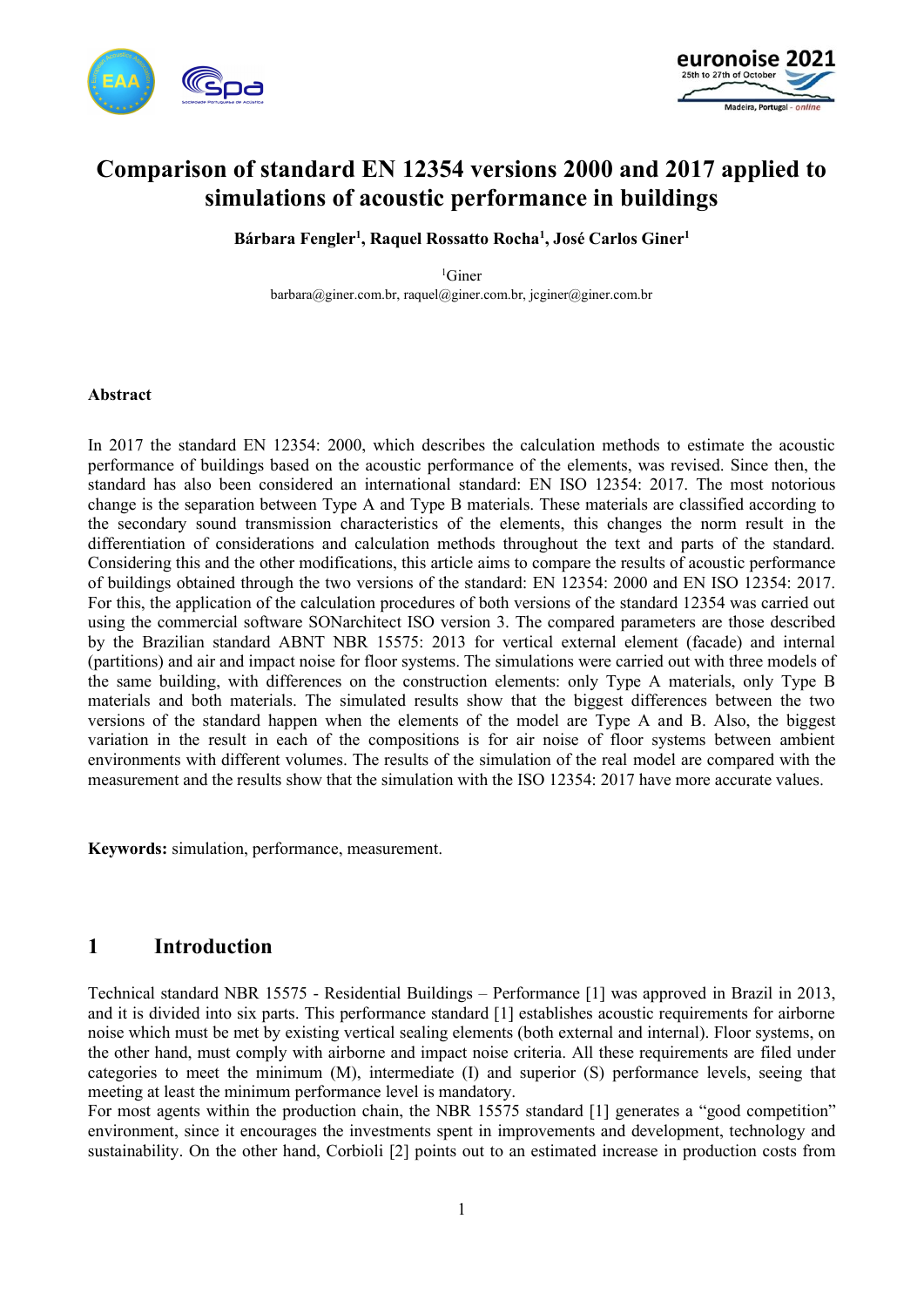

3% to 7%, depending on the performance goals to be met: minimum, intermediate or superior levels. According to a study by SINAENCO [3], especially the increase in costs and the need for stricter controls could force some kind of "natural selection" among market competitors.

In this sense, there's a need for savings on the part of construction companies. To that end, carrying out computer simulations of the performance marks attained over several disciplines constitutes good practice in trying to avoid future problems, complaints and expenses unforeseen to the budget. The search for and utilization of acoustic performance simulations for residential buildings has been increasing steadily and is deemed a fundamental tool for developing new projects in the field of construction in Brazil.

Nonetheless, computer simulations, and acoustic performance among them, are somewhat simplified and assume ideal conditions. It is known, however, that there might exist uncertainties associated with work execution. It is inevitable and natural that there will be divergences between simulated and measured values in the field after execution, though such difference is expected to be minimal. It becomes yet necessary to stress that the methodologies used for these performance simulations must undergo constant development to obtain increasingly accurate results. As an example, it is worth mentioning the revision of the ISO 12354 standards in its parts 1 to 3 [4-6], which present the calculation methodology for determining the acoustic performance of various systems.

Parts 1 to 3 from EN 12354 [7-9] have undergone revision, having turned into ISO standards [4-6] in 2017. Rosão and Silva [10] point out that among the changes in this standard's new version there stands out the division of element types between Type A and Type B materials, such separation taking place according to these elements' structural reverberation times. Besides other revisions regarding the definitions and calculation procedures presented, such division in element categories have caused revisions throughout all of the sections of this standard, since calculation methodologies have undergone differentiation depending on the types of elements under consideration. Therefore, the fact of taking into consideration the acoustic transmission through fringes has also been subject to major changes, seeing that distinct factors are employed depending on the type of elements being connected.

In such a sense, it is natural that there exist divergences in results depending on which calculation methodology is employed. The goal of this study is to compare the results obtained through computer simulations by using each of this standard's versions. The same model is employed for simulations considering exclusively Type A materials and exclusively Type B materials, as well as considering the real construction model in which both Type A and Type B elements are employed. By making use of the real model, simulation results are compared to results from both calculation methodologies, EN 12354:2000 [7-9] and ISO 12354:2017 [4-6], and the results obtained from field measurements. All simulations have been performed using the SONarchitect ISO acoustic performance simulation software version 3.0.12, in which it becomes possible to choose the version of the standard to be used for calculation methodology.

# **2 Method**

The same residential building was employed as a case study for all of the steps of the analysis carried out in this study. The design of the building under consideration can be seen in Figure 1. In the following sections, the methodologies used for the simulation and field measurement steps shall be respectively presented. The acoustic performance descriptors evaluated, both for the simulations and tests, are those recommended by the Brazilian ABNT NBR 15575 standard [1]: evaluation of the DnT,w value for airborne noise between environments; D2m,nT,w for checking performance upon dorm façades; and L'nT,w for analyzing the acoustic performance regarding impact noise between environments located in distinct floors.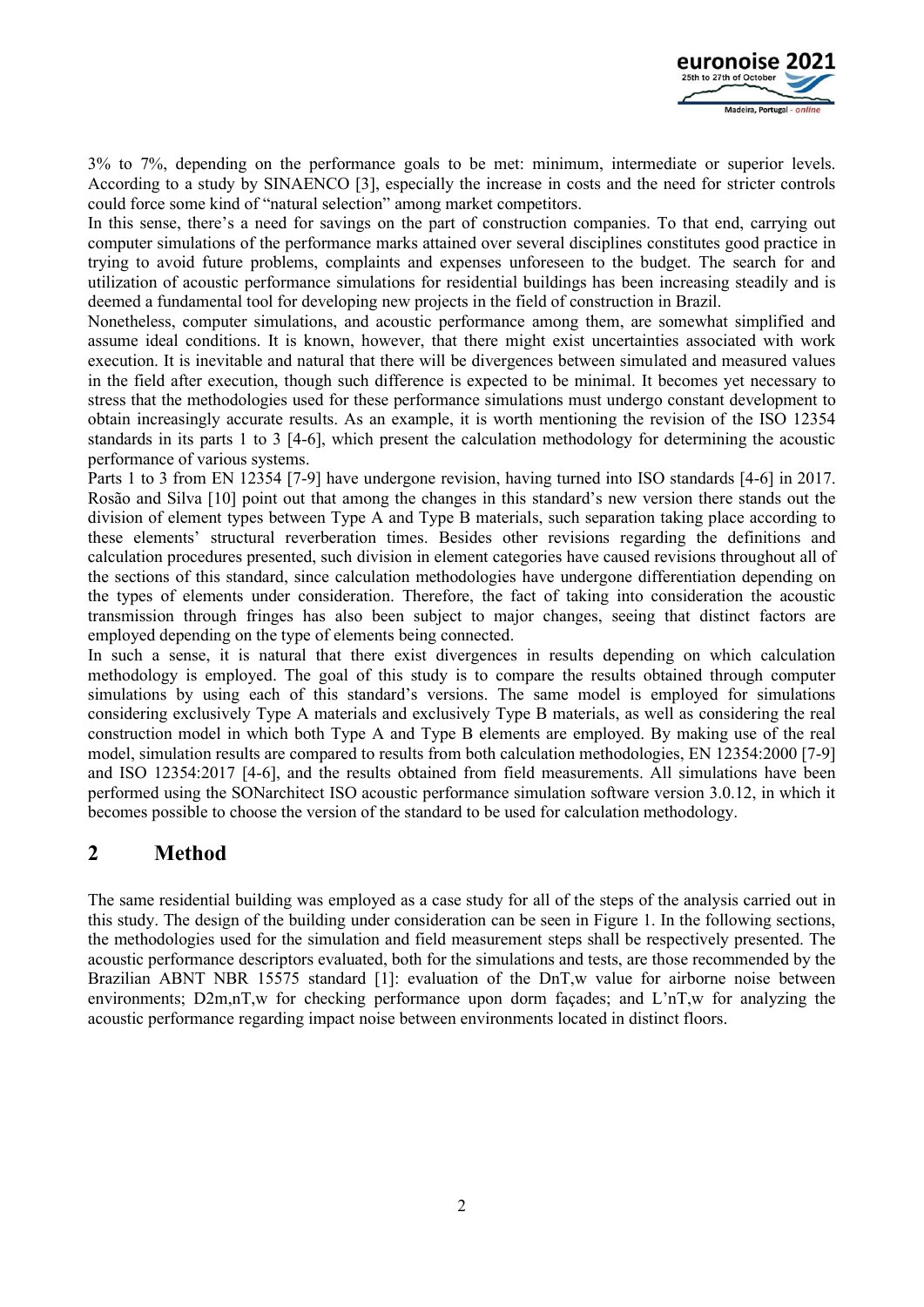



Figure 1 – The project employed in this case study.

#### **2.1 Acoustic performance field measurements**

The field measurements for confirming the compliance to the acoustic performance requirements established by the ABNT NBR 15575 standard [1], regarding the airborne noise between different units, were carried out according to the procedure described in ISO 16283-1 [11], by obtaining the values for DnT,w in distinct environments. Impact noise measurements are technically regulated by ISO 16283-2 [12]. Airborne and impact noise measurements are performed over third-octave frequency bands. By means of the processing described in the ISO 717-1 [13] and ISO 717-2 [14] standards, global values can be determined. Both sections of the standard technically specify all the requirements which must be met for the technical measurement procedure, from sound source parameter specifications, sound pressure level meters and microphones and their calibration, to the guidelines regarding the quantity and location of source and measurement spots. All specifications have been duly met in this study.

In general, the acoustic performance measurements for substantiating compliance with the requirements from the NBR 15575 standard [1] are carried out on a sample basis, and these are defined by the person in charge of the work aided by an acoustic specialist to check the most critical situations, and working from the compliance to a worst-case scenario, guarantee that the requirements for other situations are met as well. Yet, measurements are usually carried out for buildings possessing typical floorplan typologies, along one floor only, results being extrapolated to other floors, except in the cases where there are differences in constructive elements among floors. For the projects under scrutiny in this study, acoustic performance tests were carried out on a sample basis: the requirements arising out of relevant partitions in representative units were checked according to availability and work completion by the work team, and floor system measurements were carried out considering the most critical cases and checked by means of computational simulations. Figure 2 shows the markings regarding the partitions and floor system situations which have been tested.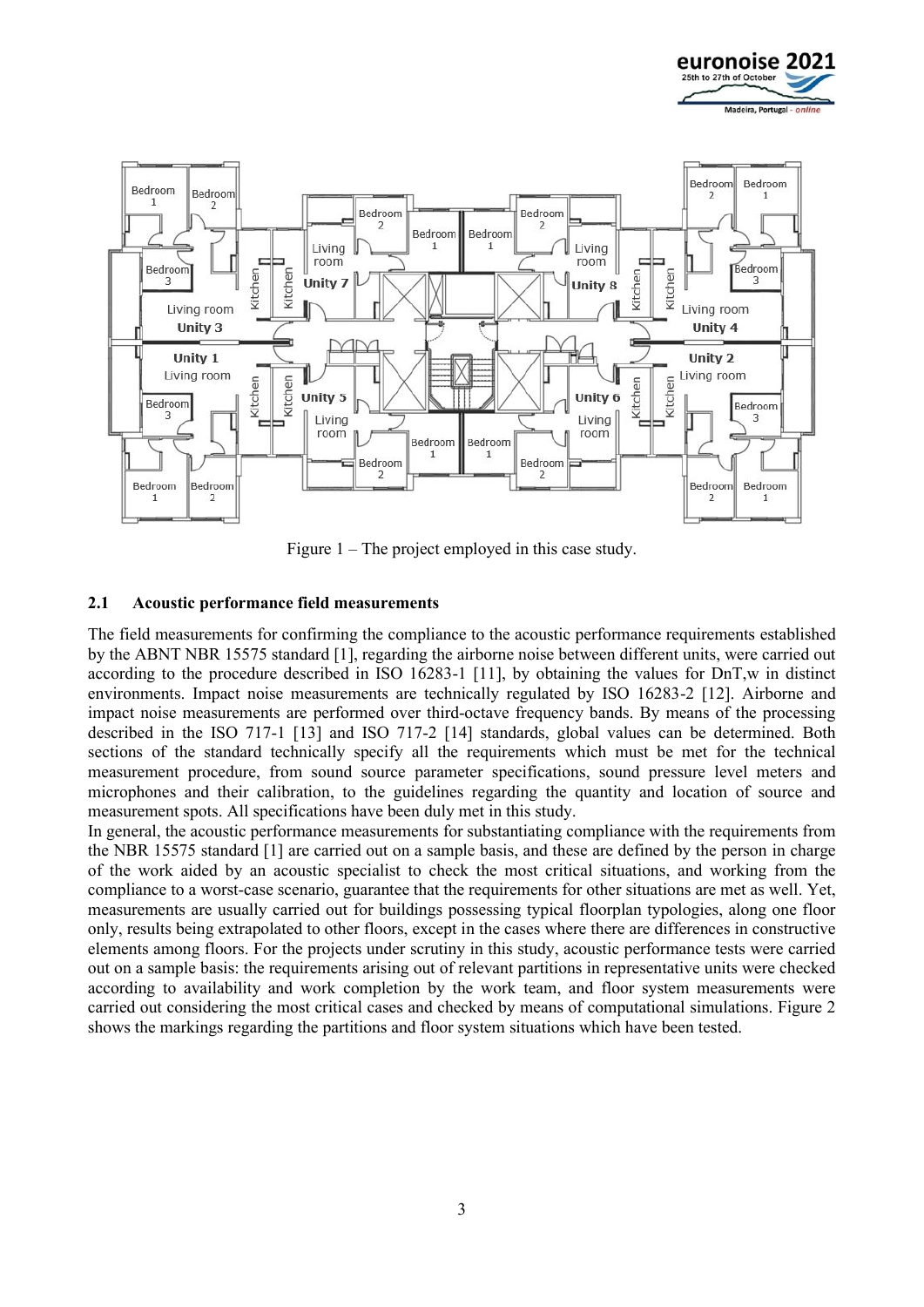



Figure 2 – Designation of the partitions and floor systems used for field measurements.

#### **2.2 Acoustic performance simulations**

A residential building model was employed in order to simulate the real model (as built), seeing that one model made use of Type A materials only and another model employed Type B materials only. All situations were simulated by using both calculation methodologies, according to the methodology from the EN 12354 standard: 2000 [7-9] and ISO 12354:2017 [4-6], making use of the SONarchitect ISO software. The simulation model devised was based on architectural and structural projects. Once the 3D model was finished, rooms' frames were inserted and other interferences existing between rooms were referred to. In order for the simulation to be carried out, a configuration of the parameters and requirements to be calculated must take place, as well as other operational software characteristics, and the acoustic performance requirements have been simulated according to Brazilian standard ABNT NBR 15575:2013 [1] for façades, internal partitions and floor systems, for the purposes of this study.

For the purposes of this study, simulation results regarding the same interferences as those measured in the field are presented in Section 2.1. In addition to these situations, façade performance values for Bedroom 2 in unit 3 were also checked in order to evaluate at least one case involving façade performance, and also the floor system from Bedroom 3 in the same unit, since this bedroom originally had all of its perimeter built in drywall except for the façade, while the other bedroom whose floor system was evaluated had its entire perimeter built from masonry. Furthermore, Bedroom 3's drywall construction allowed an option for its room to be expanded by opening up Bedroom 3's original area. Thus, the acoustic performance for the floor system in the expanded room in Bedroom 3 is presented in this study as well. Table 1 presents a summary of these composite spaces, both tested in the field and simulated, carrying the respective identifications used.

Constructive elements, in its turn, were modeled on Insul software and imported into SONarchitect ISO. Insul is a commercial software containing a materials database with their respective acoustic parameters. Besides having its own library, Insul allows the creation and analysis of new compositions, requiring information on a given material's characteristics such as thickness, density, modulus of elasticity and Poisson ratio. It is still possible to consider materials from suppliers who have carried out tests for their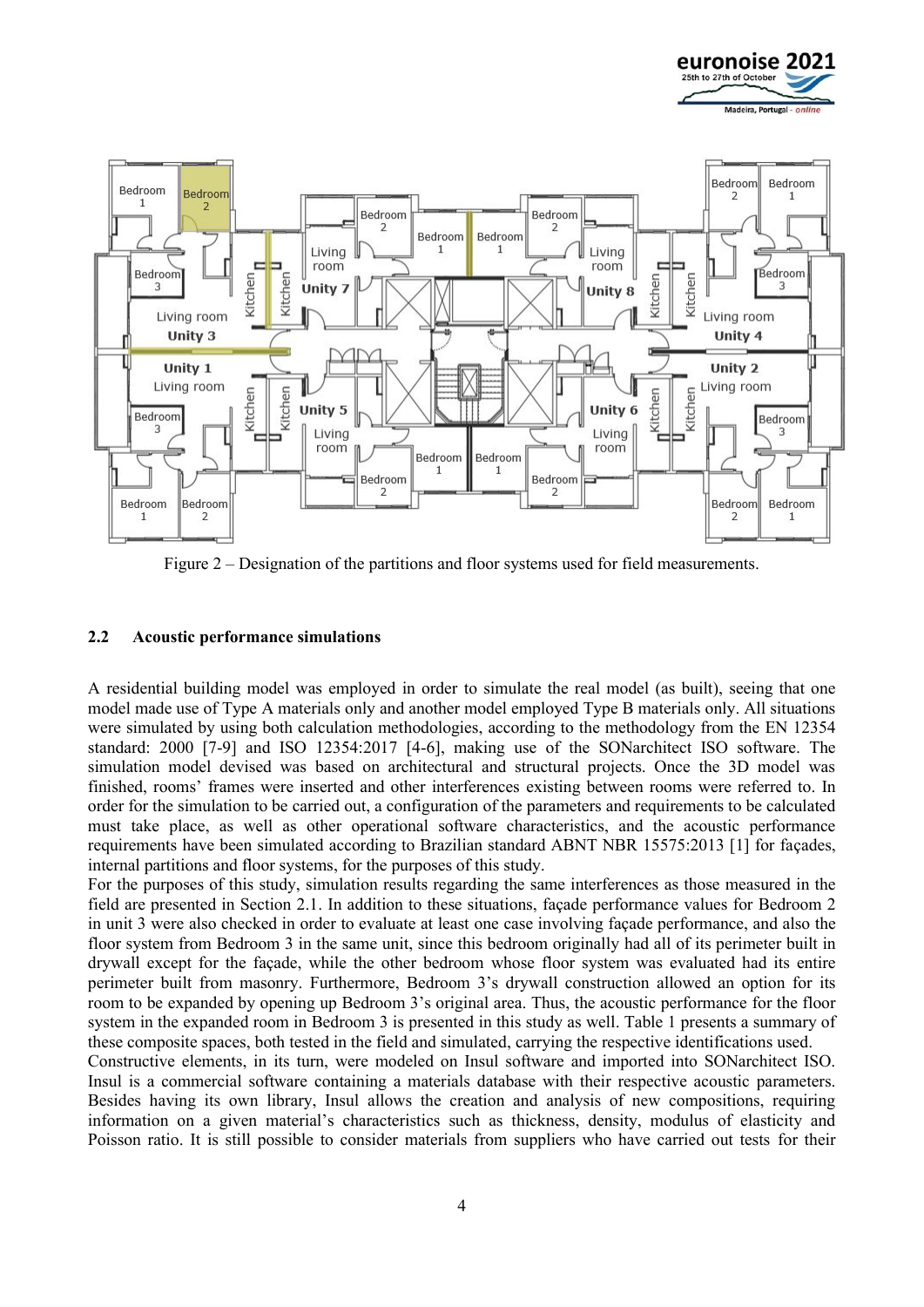

materials in the lab, by entering the data obtained through lab measurements in the software. For each simulation model, specific building element types were used as shown below.

| Ident. | System                                                                | Field | Sim. |
|--------|-----------------------------------------------------------------------|-------|------|
| 1.A    | Floor system between Dorms $3$ (un. 3) – airborne noise               |       | X    |
| 1.I    | Floor system between Dorms $3$ (un. 3) – impact noise                 |       |      |
| 2.A    | Floor system between Dorms $2$ (un. 3) – airborne noise               | X     | X    |
| 2.I    | Floor system between Dorms $2 \text{ (un. 3)}$ – impact noise         | Χ     |      |
| 2.F    | Dorm Façade 2 (un. 3)                                                 |       | X    |
| 3.A    | Floor system for extended Room over Dorm $3$ (un. 3) – airborne noise |       | X    |
| 3.I    | Floor system for extended Room over Dorm $3$ (un. 3) – impact noise   |       |      |
| 4.D    | Partition between Kitchens units $3 & 7$ – airborne noise             | X     |      |
| 5.D    | Partition between Rooms units $3 & 1$ – airborne noise                | X     |      |
| 6.D    | Partition between Dorms 1 units $7 & 8 -$ airborne noise              |       |      |

Table 1 – Identification of the situations evaluated in the field, with further simulation.

#### **2.2.1 Real simulation model**

The real model is the simulation considering the construction elements according to the building's execution and construction. The building's structure is built in concrete, with pillars and solid concrete slabs according to the traditional construction methods employed in Brazil. External gaskets and the partitions between different units are made up of ceramic block masonry, with plaster coating for the dry areas and mortar with ceramic coating for the wet areas.

On the partitions between bedrooms from different units, to cater to the minimum necessary acoustic performance criteria, it became necessary to employ, on each side of the ceramic-block wall, a wall lining made up of drywalls. To reduce total composition thickness, 3.54-inch blocks were used. Therefore, the final composition of the partitions between bedrooms was made up of 3.54-inch ceramic block masonry with wall linings on each side, made up of 1.9-inch guiding rails and frames whose ends are finished by two 0.5inch plasterboards, not filled with mineral wool. Some internal unit partitions are made up of ceramic block masonry, while others are drywalls.

Regarding the composition of partitions between units, except in the case between bedrooms in distinct units, the Sound Reduction Index, Rw, was considered, obtained from laboratory tests carried out by the ceramic block supplier. The other compositions were modeled on the Insul software, according to the characteristics informed by the construction company. The building's simulation model in SONarchitect ISO is shown in Figure 3.

| <b>TIME</b><br>71           | <br>m                                | п<br>TTT.              |         |
|-----------------------------|--------------------------------------|------------------------|---------|
|                             |                                      |                        |         |
|                             |                                      |                        | m       |
|                             |                                      |                        |         |
| <b>BIRTHDAY OF BUILDING</b> |                                      | ı                      |         |
| haveymillillingen           |                                      | <b>BE IN THE BELLE</b> |         |
| <b>CONTRACTOR</b>           | <b><i><u>STERN COMMUNIST</u></i></b> | mus                    |         |
|                             |                                      | <b>A DITIRE</b>        |         |
|                             |                                      | <b>PALLS IN</b>        |         |
|                             |                                      |                        | 四面      |
| B                           |                                      |                        | 46      |
|                             |                                      |                        | œ       |
|                             |                                      |                        | 11<br>œ |
|                             |                                      |                        | n       |
|                             |                                      |                        |         |
|                             |                                      |                        |         |
|                             |                                      |                        |         |
|                             |                                      |                        |         |
|                             |                                      |                        |         |
|                             |                                      |                        |         |
|                             |                                      |                        |         |
|                             |                                      |                        |         |
|                             |                                      |                        |         |

Figure 3 – Simulation model from SONarchitect ISO software.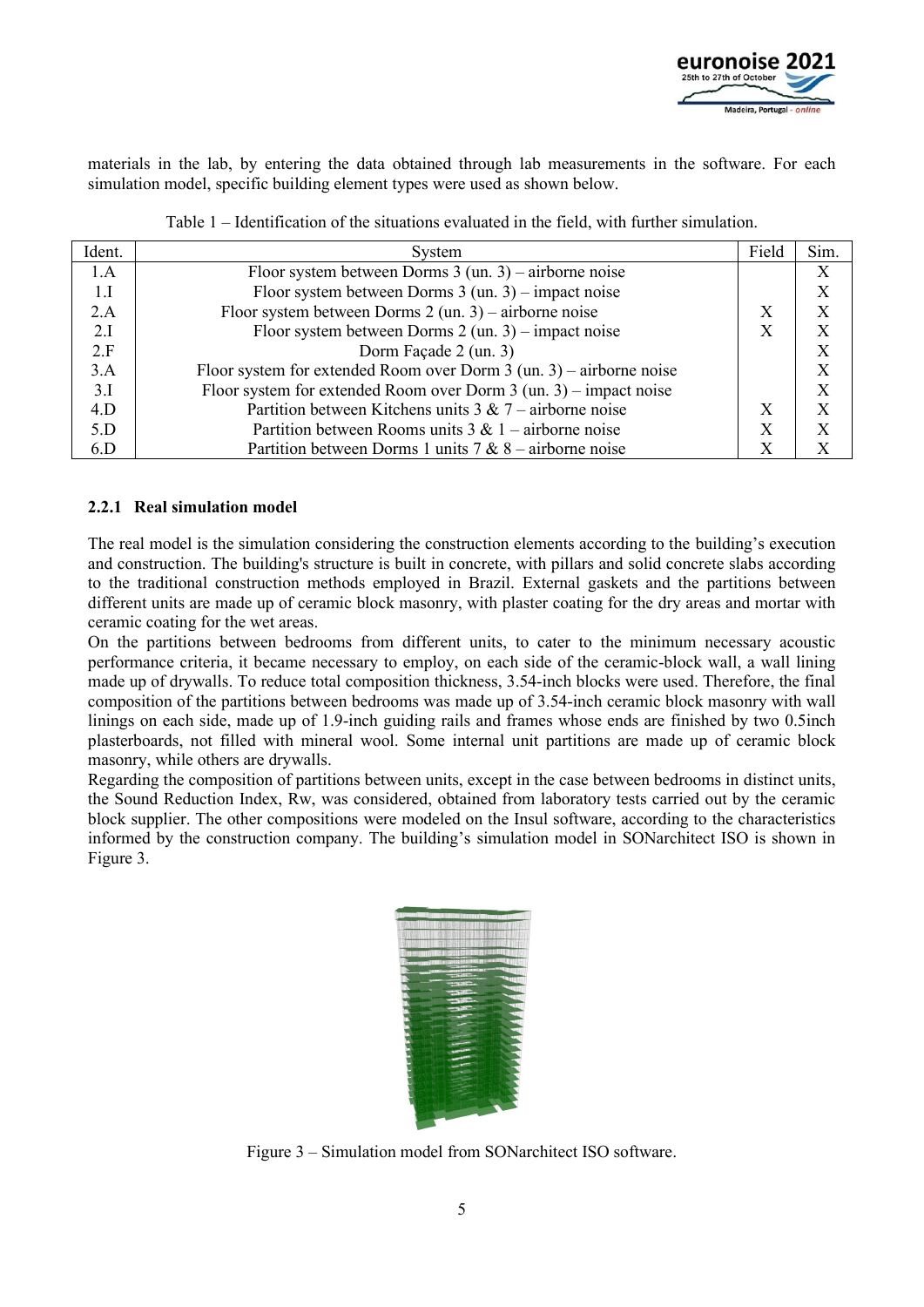

#### **2.2.2 Simulation model with Type A elements only**

For this model, the real model was used as base and its internal drywall partitions were replaced by masonry ones, an element considered to belong to the Type A category. The other compositions have been kept, as well as the configurations and simulation requirements.

For such model's simulations, the goal was just to establish a comparison between the results obtained from each one of the calculation methodologies, seeing that any comparisons with the results obtained from field tests were not considered to be valid.

#### **2.2.3 Simulation model with Type B elements only**

Likewise, for the simulation model employing only Type B elements, the real model was also used as basis, while maintaining simulation configurations and requirements. For such a case, all Type A elements existing in the simulation were replaced by Type B elements, except for slabs and columns. All external gaskets were replaced by steel frame compositions, while internal partitions were replaced for drywall compositions only. For the results obtained through such model's simulations, any comparisons with the results obtained from tests are not valid as well, since the model does not represent the building's execution situation. For this reason, and considering this model, only the comparisons between simulation results and the methodology from the EN 12354:2000 [7-9] and ISO 12354:2017 standards [4-6] are deemed valid.

### **3 Results**

Table 2 presents the results obtained through the field measurements performed and results from the simulations subject to the same interferences, considering the real model. Simulated values are presented using the methodologies from standards EN 12354:2000 [7-9] and ISO 12354:2017 [4-6].

| System | Quantity           | Field result | Simulation according<br>Simulation according |                     |
|--------|--------------------|--------------|----------------------------------------------|---------------------|
|        |                    |              | to the EN                                    | to the ISO          |
|        |                    |              | 12354:2000 standard                          | 12354:2017 standard |
|        |                    |              | 7-91                                         | [4-6]               |
| 2.A    | DnTw               | 49dB         | 51 dB                                        | 49dB                |
| 2.I    | L <sup>in</sup> Tw | 79 dB        | 80 dB                                        | 80 dB               |
| 4.D    | DnTw               | 44 dB        | 45 dB                                        | 44 dB               |
| 5.D    | DnTw               | 44 dB        | 44 dB                                        | 43 dB               |
| 6.D    | DnTw               | 46dB         | 47 dB                                        | 45 dB               |

Table 2 – Comparison between measured and simulated results.

From the results presented, it can be checked that the simulations according to the methodology from the ISO 12354:2017 [4-6] standard present greater accuracy with respect to the results obtained through field testing, exception made in case of the 5.D system. The results obtained through simulation by using the calculation methodology from the EN 12354:2000 standard [7-9] showed a deviation of up to 2 dB; however, when making use of the most recent methodology, the differences between measured and simulated results did not exceed 1 dB.

Table 3 presents the results obtained through the simulations for the three models in this study: the real model, the second model using only Type A materials, and the third model using only Type B materials. For each of the methodologies, the greatest divergences in results were found in the real model, which presented both element types. The smallest variations between the results simulated with the two methodologies were obtained in the model making use of Type B materials only. An important point to be mentioned is that considering the impact noise performance simulations, and for the case study evaluated, smaller variations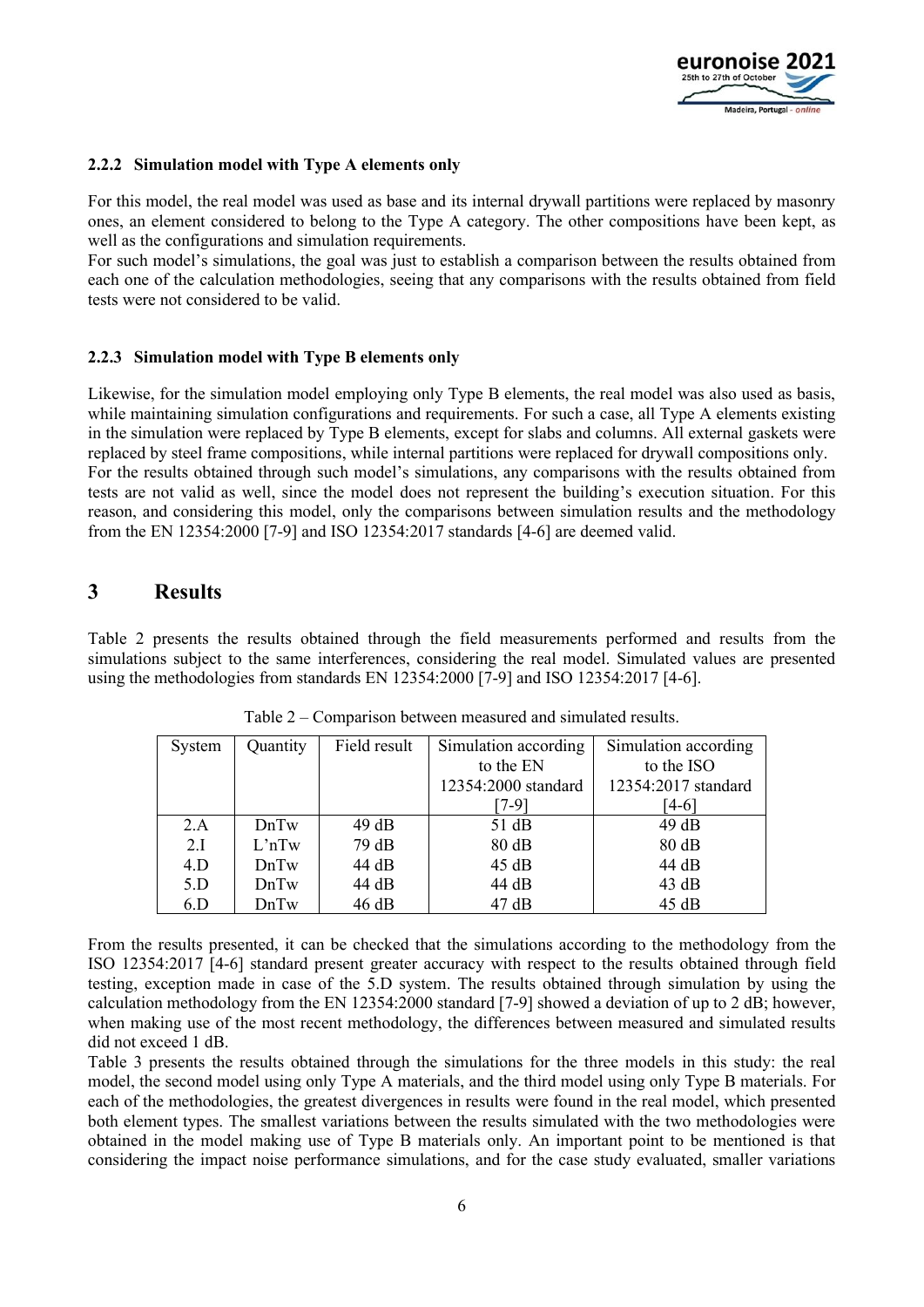

were identified in the values obtained between distinct versions of the standard within the same model than for airborne noise acoustic performance results.

|        |                    | Real model |                 | Type A          |                 | Type B     |                 |
|--------|--------------------|------------|-----------------|-----------------|-----------------|------------|-----------------|
| System | Quantity           | EN 12354:  | ISO 12354:      | EN 12354:       | ISO 12354:      | EN 12354:  | ISO 12354:      |
|        |                    | 2000 [7-9] | $2017$ [4-6]    | 2000 [7-9]      | $2017$ [4-6]    | 2000 [7-9] | $2017$ [4-6]    |
| 1.A    | DnTw               | 52 dB      | 50 dB           | 52 dB           | 50 dB           | 54 dB      | 54 dB           |
| 1.I    | L <sup>1</sup> nTw | 80 dB      | 80 dB           | 81 dB           | 81 dB           | 79 dB      | 79dB            |
| 2.A    | DnTw               | 51 dB      | 49dB            | 51 dB           | 49dB            | 53 dB      | 55 dB           |
| 2.I    | L <sup>1</sup> nTw | 80 dB      | 80 dB           | 80 dB           | $80 \text{ dB}$ | 78 dB      | $77 \text{ dB}$ |
| 2.F    | D2m,nT,w           | 23 dB      | 22 dB           | 23 dB           | 22 dB           | 23 dB      | 22 dB           |
| 3.A    | DnTw               | 50 dB      | $47 \text{ dB}$ | 49 dB           | $47 \text{ dB}$ | 55 dB      | 55 dB           |
| 3.I    | L <sup>1</sup> nTw | 81 dB      | 81 dB           | $82 \text{ dB}$ | 82 dB           | 79 dB      | 79dB            |
| 4.D    | DnTw               | 45 dB      | 44 dB           | $45 \text{ dB}$ | 44 dB           | 46 dB      | 45 dB           |
| 5.D    | DnTw               | 44 dB      | 43 dB           | 44 dB           | 43 dB           | 45 dB      | 45 dB           |
| 6.D    | DnTw               | 47 dB      | 45 dB           | 47 dB           | 45 dB           | 50 dB      | 51 dB           |

Table 3 – Comparison between simulated results from distinct models.

Although the construction system and slab characteristics have not changed between models, distinct acoustic performance values were obtained for floor systems, both for airborne and impact noise. Such differences between values highlight considering secondary transmissions, as well as the importance of correctly considering all of the model's constructive elements, even when considering that these systems are not under direct analysis.

When analyzing the simulation results for system 1.A, it can be checked that in the simulations for the three models and employing the calculation methodology from the EN 12354:2000 [7-9] standard, there is a 2 dB difference between the values obtained for each model, something which makes sense, considering that distinct construction elements have been used.

Nonetheless, considering the same system and the same changes of material for each model, a 4 dB divergence between the values obtained from the simulations according to the ISO 12354:2017 [4-6] standard was identified. This situation could also be observed for the values obtained from the 6.D system simulations, at even greater divergences between values. These situations may happen precisely due to the different considerations for sidewise transmissions between the standards under consideration, as well as the calculation methodology from the 12354:2017 standard [4-6], which takes these secondary transmissions more into account.

Last, it can be noticed that the greatest differences between the values obtained from each of the models and between the two versions of the standard take place in system 3.A, airborne noise from floor systems between the expanded room over Bedroom 3. In this case, the differences between the volumes for the emission and reception environments become considerable, seeing that the secondary transmissions become therefore even more relevant in order to attain the intended acoustic performance from the system.

# **4 Conclusions**

By comparing the results obtained from the real model with the values obtained through field acoustic performance tests, it can be concluded that the simulations made in accordance with the calculation methodology from the 12354:2017 standard [4-6] are more accurate than the simulations carried out according to the EN 12354:2000 standard [7-9], something that is expected in fact from the revision of standards. In this sense, it is important to evaluate the use of simulations with the EN 12354:2000 standard [7-9], since it presents less accurate results, though ones close to the values measured as well.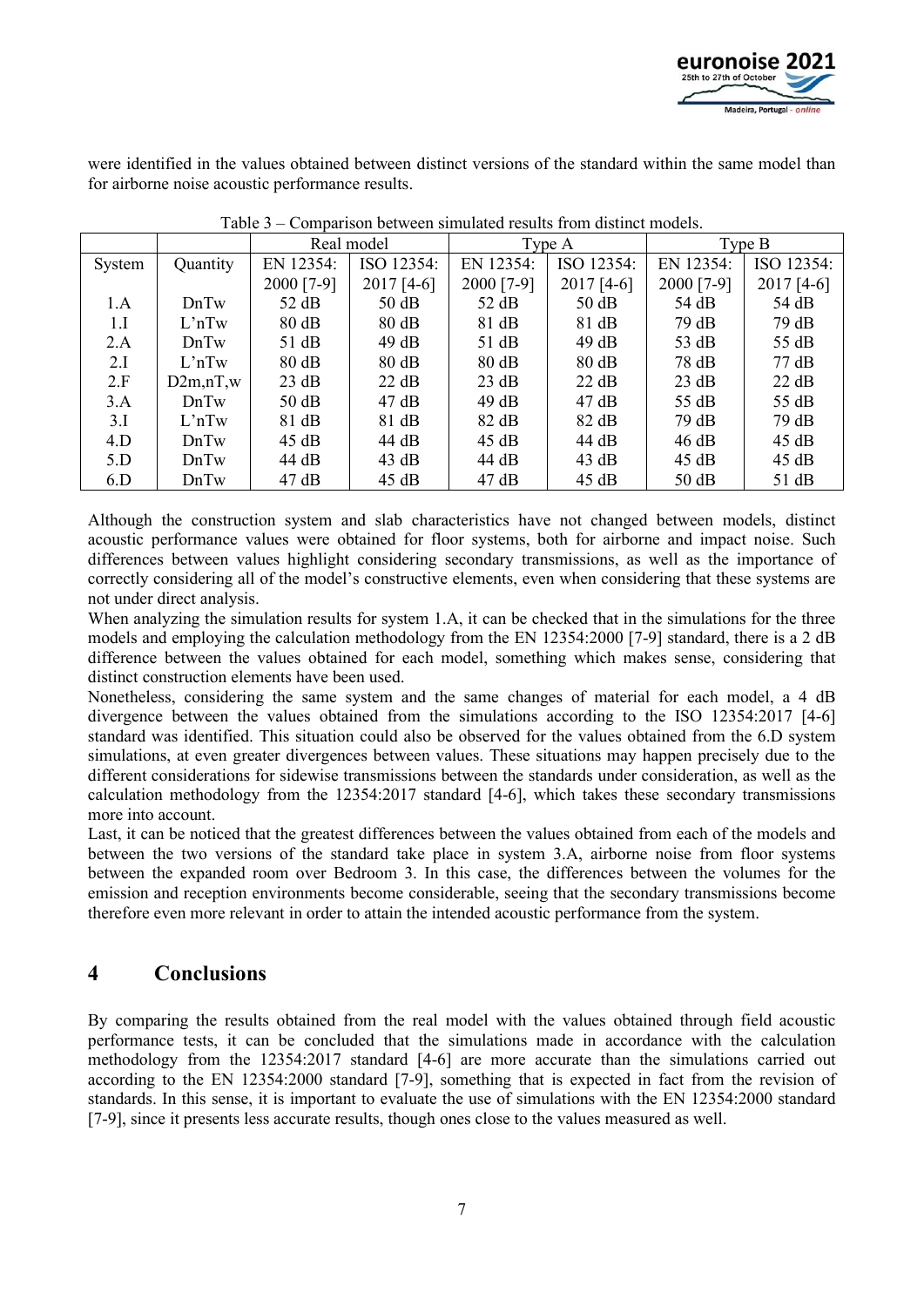

The results obtained from the different simulation models show the importance of correctly considering the choice of sealing materials for the units' internal partitions. Although these systems are not directly evaluated to comply with the Brazilian ABNT NBR 15575 standard [1], the correct assessment of these elements is extremely important in order to ensure the accuracy of simulated results, since these elements are taken into account regarding sidewise transmissions.

Another important topic which was checked out in this study is the greater weight arising from these secondary transmissions in the simulations carried out by using the methodology from the 12354:2017 standard [4-6].

### **Acknowledgements**

The authors wish to thank the Giner company for the availability of the software needed in order to carry out this study, as well as the construction company which allowed the use and publication of data from their projects, as well as their acoustic performance test results carried out in the field.

# **References**

- [1] Associação brasileira de normas técnica NBR 15575: Edificações habitacionais desempenho, Rio de Janeiro, 2013.
- [2] CORBIOLI, N. A norma está pegando: Visando um produto imobiliário de melhor qualidade, construtoras estão descobrindo os caminhos para superar dúvidas e dificuldades para o atendimento da NBR 15.575:2013, a primeira norma a estabelecer parâmetros mínimos de desempenho e durabilidade para edificações habitacionais do país. RevistaTéchne, Vol 235, 2016, 10-13.
- [3] SINAENCO, Os impactos da Norma de Desempenho no Setor da Arquitetura e Engenharia Consultiva, 2020. https://sinaenco.com.br/wp-content/uploads/2016/08/OsIimpactosdaNormadeDesempenho.pdf.
- [4] ISO 12354-1: Building acoustics, Estimation of acoustic performance of buildings from the performance of elements, Part 1: Airborne sound insulation between rooms, 2017.
- [5] ISO 12354-1: Building acoustics, Estimation of acoustic performance of buildings from the performance of elements, Part 2: Impact sound insulation between rooms, 2017.
- [6] ISO 12354-3: Building acoustics, Estimation of acoustic performance of buildings from the performance of elements, Part 3: Airborne sound insulation against outdoor sound, 2017.
- [7] EN 12354-1: Building acoustics, Estimation of acoustic performance of buildings from the performance of elements, Part 1: Airborne sound insulation between rooms, 2000.
- [8] EN 12354-1: Building acoustics, Estimation of acoustic performance of buildings from the performance of elements, Part 2: Impact sound insulation between rooms, 2000.
- [9] EN 12354-3: Building acoustics, Estimation of acoustic performance of buildings from the performance of elements, Part 3: Airborne sound insulation against outdoor sound, 2000.
- [10] Rosão, V; Silva, J. Comparison of EN 12354-1 to -4 of 2000 with EN 12354-1 to -4 of 2017, Euronoise, Crete, 2018.
- [11] ISO 16283-1: Acoustics Field measurement of sound insulation in buildings and of building elements, Part 1: Airborne sound insulation, 2014.
- [12] ISO 16283-2: Acoustics Field measurement of sound insulation in buildings and of building elements, Part 2: Impact sound insulation, 2020.